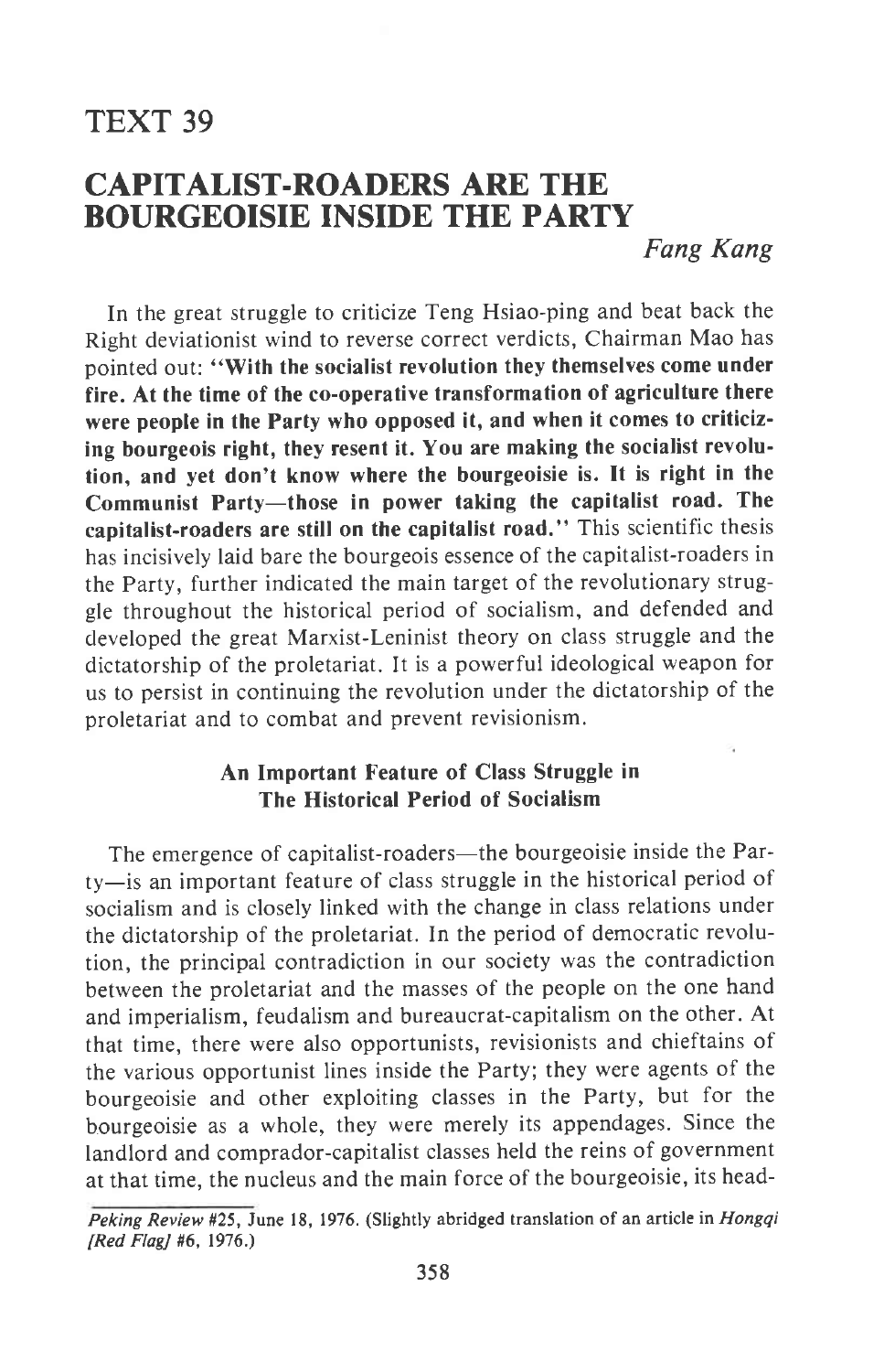quarters and its chief political representatives were outside and not inside the Party.

After great victory had been won in the new-democratic revolution, the rule of imperialism, feudalism and bureaucrat-capitalism was overthrown and the proletariat led the people of the whole country in seizing the political power of the state. Since then China has entered the historical period of socialist revolution and the contradiction between the proletariat and the bourgeoisie has become the principal contradiction in society. Since our Party has become the ruling party, the struggle between Chairman Mao's proletarian revolutionary line and the bourgeois and revisionist line determines not only the nature of our Party but also the character and prospects of our country as a whole. From that time on, our struggle against the bourgeoisie both inside and outside the Party has gradually developed in depth in all spheres, centering around the basic question of whether or not to carry out the socialist revolution. The *san fan* and *wu fan* movements,<sup>\*</sup> the socialist transformation of the ownership of the means of production and the anti-Rightist struggle\*\* were all major struggles between the proletariat and the bourgeoisie since the founding of New China. In these struggles, the bourgeoisie outside the Party still had some strength to engage in a trial of strength with the proletariat and was still able to nominate its own protagonists; but even then a complicated situation had already developed in which the bourgeoisie inside and outside the Party responded to and colluded with each other. In their unbridled aitacks on the Party, the bourgeoisie and other exploiting classes outside the Party had the support of the bourgeoisie inside the Party and banked on its help.Through the two-line struggle in the Party, we brought to light the activities of the bourgeoisie inside the Party against the socialist revolution and criticized its revisionist line, thereby ensuring the victories of the various major campaigns in the socialist transforrnation.

With the continuous deepening of the socialist revolution, the bourgeoisie outside the Party which is in a position of being ruled has lost its means of production economically and met with one defeat after another on the political and ideological fronts; consequently, its

\*These movements were carried out between December l95l and June 1952. The former was against the three evils of corruption, waste and bureaucracy in the Communist Party and government organs and the latter was against the capitalists' five evils of bribery of government workers, tax evasion, theft of state property, cheating on government contracts, and stealing economic information from government sources for private speculation.

\*\* This refers to the struggle in 1957 to counterattack the bourgeois Rightists who took advantage of our Party's rectification campaign to launch wild attacks on the proletariat.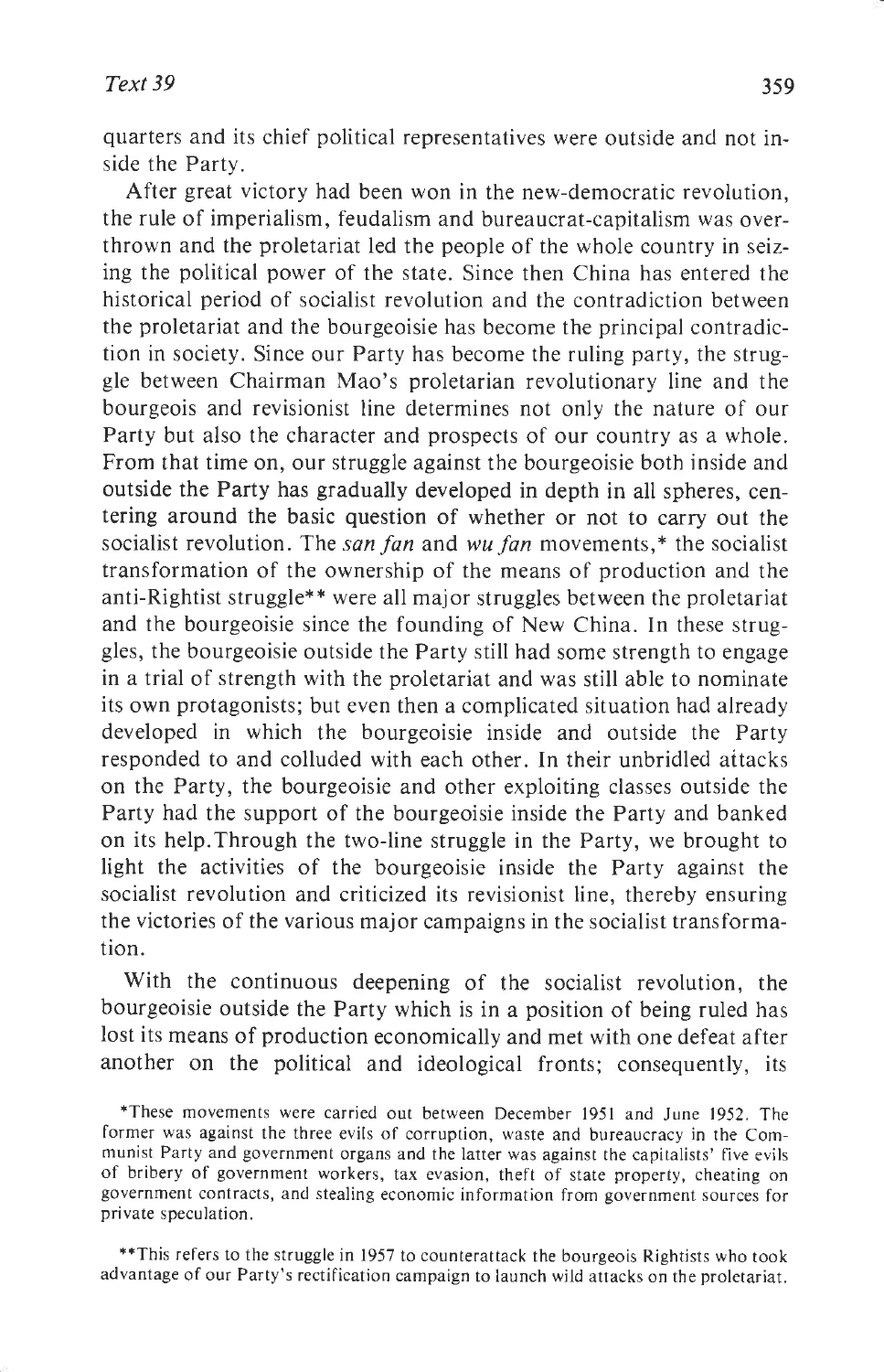strength has been gradually weakened. If during the bourgeois Rightists' attack on the Party they still had the so-called "Chang-Lo alliance"\* playing the commander's role, then after the anti-Rightist struggle it has become much more difficult for the bourgeoisie outside the Party to openly muster its forces to wage an all-round struggle against the proletariat, subvert the dictatorship of the proletariat and restore capitalism.

The principal contradiction in the entire historical period of socialism is the contradiction between the proletariat and the bourgeoisie. With the balance of class forces having undergone a change, the class struggle between the proletariat and the bourgeoisie finds expression in the Party in an increasingly profound and acute way. Thus the capitalistroaders emerge in the Party as the force at the core of the bourgeoisie as a whole and become the main danger in subverting the proletarian dictatorship and restoring capitalism. While carrying out the socialist revolution, we must not only see that the old bourgeoisie and its intellectuals still exist in society and that large numbers of the petty bourgeoisie are still in the course of remoulding their ideology, but we must be especially aware of the bourgeoisie hidden inside the Party, that is, those Party persons in power taking the capitalist road. Only by waging a resolute struggle against the capitalist-roaders in the Party like Liu Shao-chi, Lin Piao and Teng Hsiao-ping and persisting in directing our revolution at the bourgeoisie inside the Party can victory be ensured in the struggle against the bourgeoisie and the capitalist forces in society at large; only thus can it be said that the main target of the socialist revolution has been really grasped. Anyone who fails to understand that the bourgeoisie is right in the Communist Party is not a soberminded proletarian revolutionary.

In summing up the historical experience of the Paris Commune, Engels pointed out that after the establishment of the dictatorship of the proletariat, it is necessary to guard "against this transformation of the state and the organs of the state from servants of society into masters of society" "in pursuance of their own special interests." (Introduction by Frederick Engels to Karl Marx's The Civil War in France.) After the victory of the October Revolution, Lenin analysed the actual social conditions in the Soviet Union and clearly pointed out that a new bourgeoisie existed in the country and that it was arising from among the Soviet government employees and the small producers.

<sup>+</sup>Chang-Lo refers to Chang Po-chun and Lo Lung-chi who were protagonists of the bourgeois Rightists in attacking the Party in 1957. The objective of this reactionary alliance was to topple the Chinese Communist Party and turn the proletarian dictatorship in China into the dictatorship of the bourgeoisie.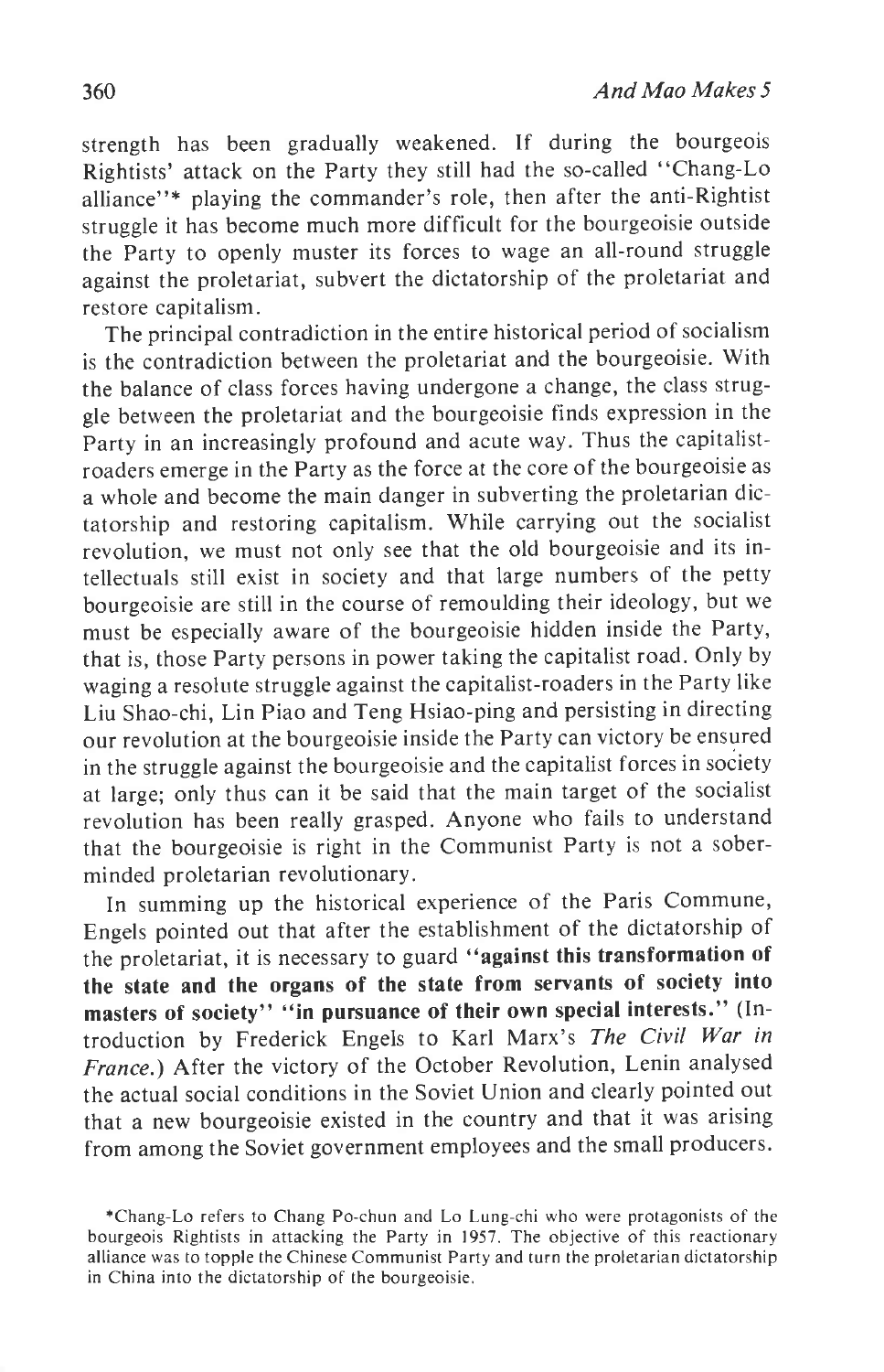In the light of the historical lesson of how the Soviet Union has turned revisionist and the practical experience in exercising the dictatorship of the proletariat in China, Chairman Mao has put forward the brilliant thesis that the bourgeoisie "is right in the Communist Party-those in power taking the capitalist road." This is an important development of Marxism-Leninism. Over the last 20 years and more following the founding of the People's Republic of China, Chairman Mao has not only made a profound analysis of the bourgeoisie inside the Party from <sup>a</sup> theoretical angle, but has also in practice led us in carrying out repeated struggles against it. The chieftains of the revisionist line Kao Kang, Peng Teh-huai, Liu Shao-chi, Lin Piao and Teng Hsiao-ping were all commanders of the bourgeoisie inside the Party, and the several major two-line struggles in the socialist period have been struggles waged by the proletariat against the bourgeoisie inside the Party with them as the ringleaders. It is precisely in the course of these struggles that our socialist system of the dictatorship of the proletariat has been continually consolidated and developed.

#### Class Nature of Capitalist-Roaders

Chairman Mao has pointed out in his Analysis of the Classes in Chinese Society: "To distinguish real friends from real enemies, we must make a general analysis of the economic status of the various classes in Chinese society and of their respective attitudes towards the revolution." It is, therefore, extremely necessary for us to apply the Marxist scientific method to reveal, both politically and economically, the bourgeois nature of the capitalist-roaders so that we can clearly see that the bourgeoisie is right in the Communist Party.

The most essential political characteristic of the capitalist-roaders in the Party is that they push the revisionist line and cling to the capitalist road. In analysing them, we must first and foremost grasp this characteristic and, from the viewpoint of political line, get a clear understanding of their essence. It is on the basis of a common effort to push the revisionist line that the capitalist-roaders form a political faction in the Party in a vain attempt to restore capitalism. And the chieftains of the revisionist line that emerged on many occasions in the past were all general representatives of this line. These chieftains, like Liu Shao-chi, Lin Piao and Teng Hsiao-ping, all held a very large portion of the Party and state power, so they were in a position to recruit deserters and renegades, form cliques to pursue their own selfish interests and set up bourgeois headquarters, turn the instruments of the dictatorship of the proletariat into those of the dictatorship of the bourgeoisie, and hoodwink for a time a number of people who lack an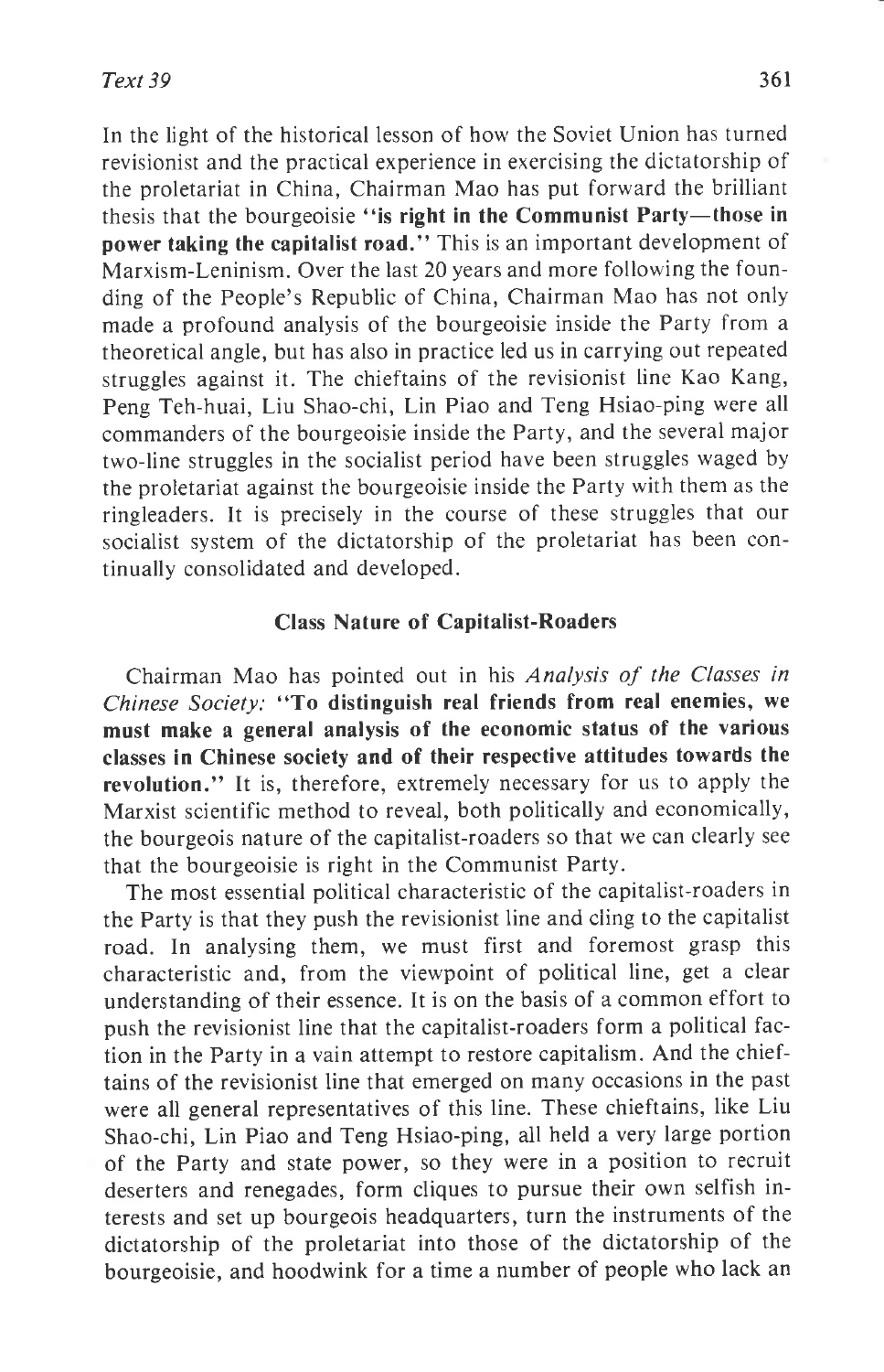understanding of the real situation and do not have a high level of consciousness, inveigling them into following their revisionist line. They were more ruthless and dangerous than the bourgeoisie outside the Party in their efforts to restore capitalism. The revisionist line pushed by the capitalist-roaders in the Party represents in a concentrated way the interests of the old and new bourgeoisie and all other exploiting classes, and this determines the bourgeois nature of the capitalist-roaders. The socialist period is "a period of struggle between moribund capitalism and nascent communism." (Lenin: Economics and Politics in the Era of the Dictatorship of the Proletarial.) It is beyond doubt that the capitalist-roaders as the bourgeoisie inside the Party are part of the declining bourgeoisie as a whole. Precisely because the bourgeoisie is a moribund and decadent class, its reactionary nature is all the more pronounced. "The rise to power of revisionism means the rise to power of the bourgeoisie." Bent on practising revisionism, Lin Piao went so far as to cook up the *Outline of Project* "571" and to launch a counterrevolutionary armed coup d'etat, while Teng Hsiao-ping who persisted in practising revisionism caused the counter-revolutionary political riot like the incident at Tien An Men Square. These soul-stirring facts of class struggle have bared in an extremely sharp and clear-cut manner the reactionary nature of the bourgeoisie inside the Party.

Economically, the reason why the capitalist-roaders are the bourgeoisie inside the Party is that they represent the decadent capitalist relations of production. In the socialist period, the proletariat wants to constantly transform those parts of the superstructure and the relations of production which are not in harmony with the socialist economic base and the productive forces and carry the socialist revolution through to the end. The capitalist-roaders in the Party, however, do everything possible to preserve those parts of the superstructure and the relations of production which hamper the development of the socialist economic base and the productive forces; their vain attempt is to restore capitalism.

If we examine the position of the capitalist-roaders in the Party in the relations of social production by following Lenin's teaching on the meaning of classes as expounded in his A Great Beginning and Chairman Mao's analysis in On the Correct Handling of Contradictions Among the People regarding classes and class struggle in socialist society after the basic completion of the socialist transformation of the ownership of the means of production, we will get a fairly clear understanding of their bourgeois nature. We can see from real life that once the leadership in certain units or departments was controlled by capitalist-roaders like Lui Shao-chi, Lin Piao and Teng Hsiao-ping, they would use the power in their hands to energetically push the revi-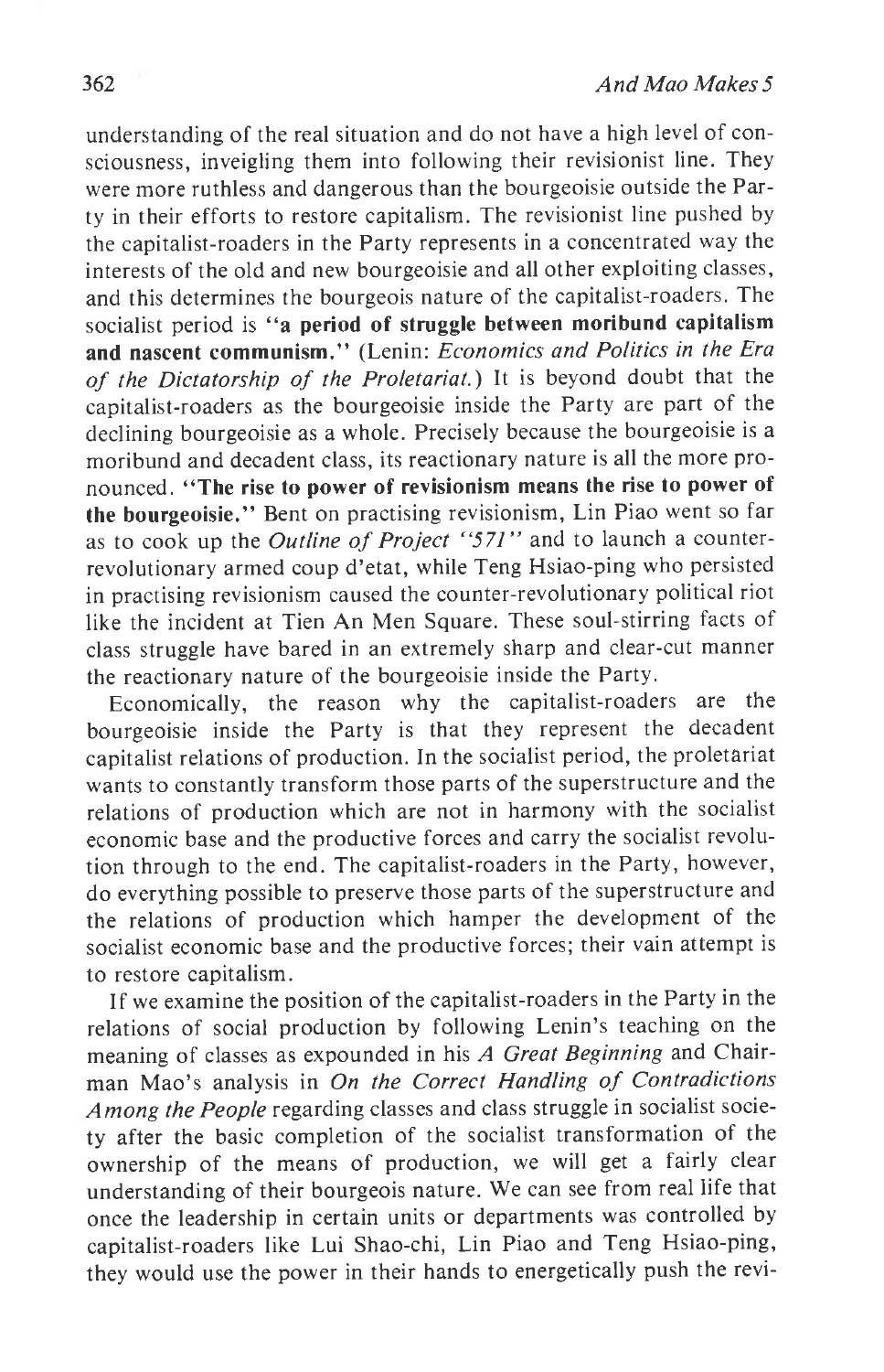sionist line and turn the socialist mutual relations among people into capitalist relations between employers and employees; they would use legal and numerous illegal means to expand bourgeois right with respect to distribution and appropriate the fruits of other people's labour without compensation; and they would also take advantage of their position and power to dispose of state- or collectively-owned means of production and consumption, with the result that socialist ownership exists only in name but is actually turned into capitalist ownership under the control of the capitalist-roaders. In the final analysis, the revisionist line pushed by Liu Shao-chi, Lin piao and Teng Hsiao-ping was designed to preserve the decadent and declining capitalist relations of production, to "cling to the bourgeois ideology of oppression and exploitation of the proletariat and to the capitalist system" and to serve the economic interests of the bourgeoisie as a whole, so as to drag our country back to those dark days of the semi-colonial and semi-feudal old China.

#### Class and Historical Roots of the Emergence of Capitalist-Roaders

The emergence of capitalist-roaders—the bourgeoisie inside the Par $ty$ -in the socialist period is by no means accidental but has deep class and historical roots. In the struggle to repulse the Right deviationist attempt to reverse correct verdicts, Chairman Mao has pointed out: "After the democratic revolution the workers and the poor and Iowermiddle peasants did not stand still, they want revolution. On the other hand, a number of Party members do not want to go forward; some have moved backward and opposed the revolution. Why? Because they have become high officials and want to protect the interests of high officials." This instruction of Chairman Mao's has stung the capitalistroaders in the Party to the quick. The switchover from the democratic revolution to the socialist revolution is a fundamental change in the course of which division is bound to take place within the revolutionary ranks. The workers and poor and lower-middle peasants want revolution and Chairman Mao's revolutionary line reflects their demand and guides the whole Party and the people throughout the country to continue to make the socialist revolution, but a number of people in the Party who cling to bourgeois democratic ideas and refuse to remould themselves do not want to go forward. In the eyes of these people, imperialism, feudalism and bureaucrat-capitalism, which were like three big mountains weighing down on the Chinese people, were overthrown while they themselves had gained enormous political and material benefits, and that meant the end of the revolution. Some of them whose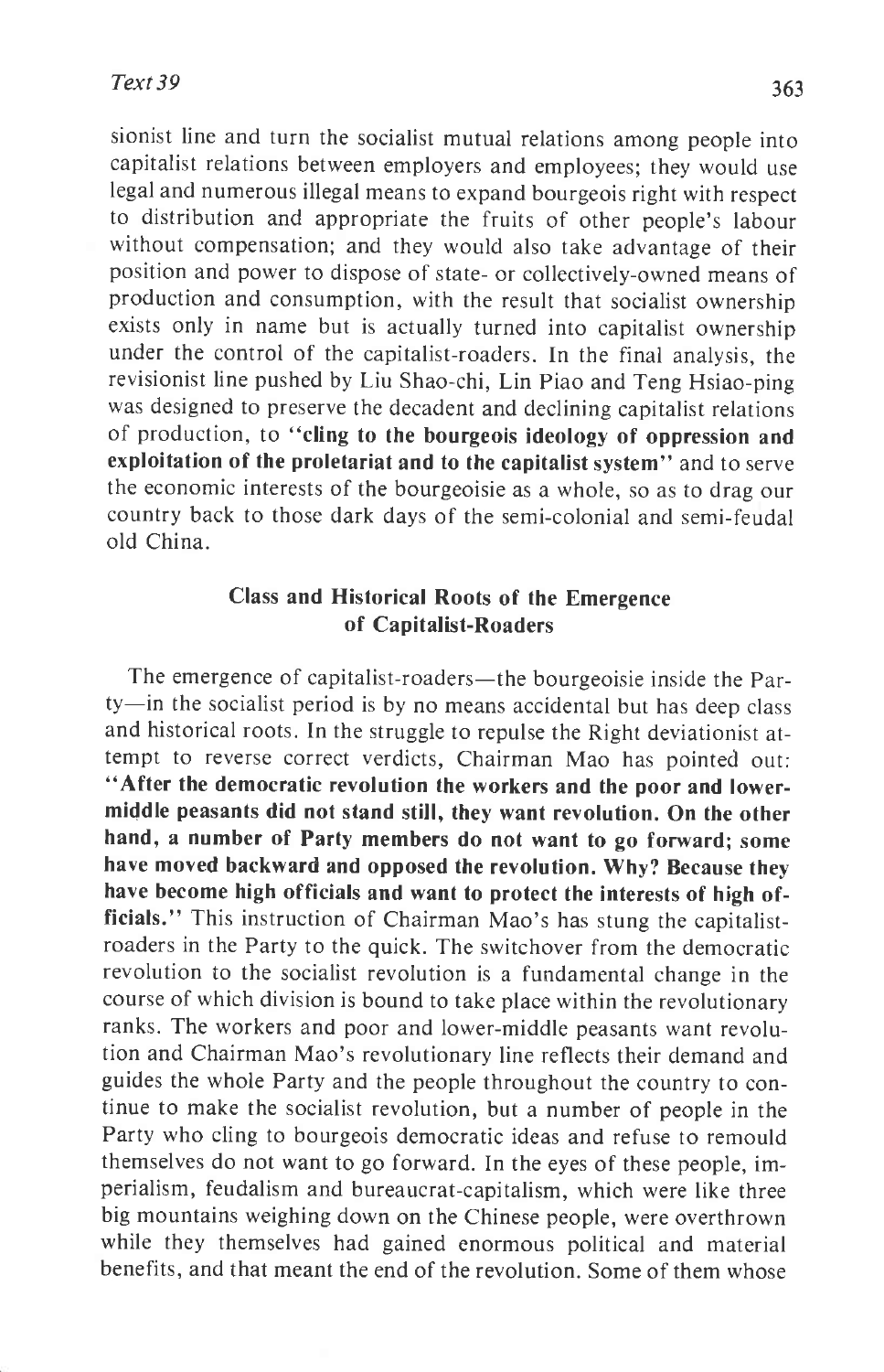revolutionary will had sagged failed to keep pace with the times; some others clung to the reactionary bourgeois stand and, in order to protect their own interests which are, in essense, those of the bourgeoisie as <sup>a</sup> whole, came out into the open to oppose the proletarian socialist revolution and the dictatorship of the proletariat, in a vain attempt to turn back the wheel of history and restore capitalism, and these people are none other than those Party persons in power taking the capitalist road. The arch unrepentant capitalist-roader in the Party Teng Hsiaoping is just such a person, and turning from a bourgeois democrat into a capitalist-roader is the course he actually followed.

An important reason why the capitalist-roaders oppose the socialist revolution is that they are against restricting bourgeois right. Chairman Mao has pointed out: "Lenin spoke of building a bourgeois state without capitalists to safeguard bourgeois right. We ourselves have built just such a state, not much different from the old society: there are ranks and grades, eight grades of wages, distribution according to work, and exchange of equal values." Bourgeois right is inevitable in the socialist period and this birthmark left over from the old society cannot be eliminated overnight. But it must be restricted under the dictatorship of the proletariat, otherwise it would lead to capitalist restoration. Bourgeois right is an important economic basis for engendering the new bourgeoisie. Some people in the Party whose world outlook has not been thoroughly remoulded and who try hard to strengthen and expand bourgeois right are bound to turn step by step into capitalistroaders, or members of the bourgeoisie. To expand bourgeois right is, in essence, to safeguard the interests of the bourgeoisie as a whole and to reinforce the social basis for restoring capitalism. That Teng Hsiaoping was so resentful and panic-stricken when he heard that bourgeois right was being criticized was because bourgeois right is the lifeblood of the bourgeoisie inside the Party, and any restriction of bourgeois right means directing the revolution against it. In the socialist period, what attitude one takes toward bourgeois right-to restrict it or expand it-is an important criterion for distinguishing whether one is continuing the revolution or is standing still or even opposing the revolution. On this issue, our struggle against the capitalist-roaders in the Party-a struggle between restriction and counter-restriction-will continue for a long time to come.

#### The Fall of the Bourgeoisie and the Victory Of the Proletariat Are Equally Inevitable

The communist Party is the vanguard of the proletariat. Does the eristence of the bourgeoisie inside the Party affect its proletarian nature?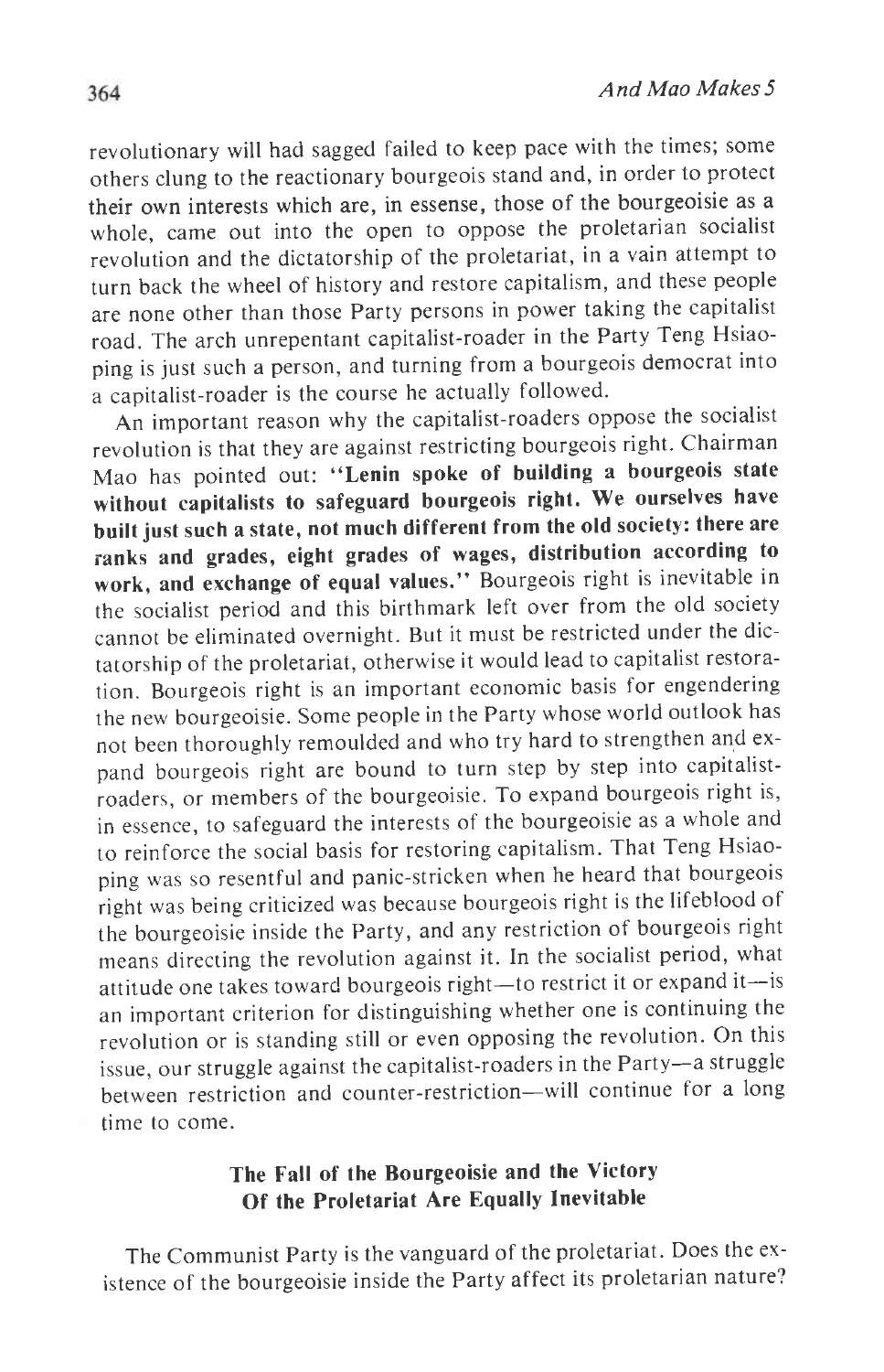# $Text\,39$  365

This question should be explained by applying materialist dialectics. Chairman Mao has pointed out: "The law of the unity of opposites is the fundamental law of the universe. This law operates universally, whether in the natural world, in human society, or in man's thinking." (On the Correct Handling of Contradictions Among the People.) A socialist society is an entity in which there are contradictions and struggle between the proletariat and the bourgeoisie. Such contradictions and struggle also find expression in the Party. "Outside any party there are other parties, inside it, there are groupings; this has always been so." "A grouping is one wing of a class." The capitalist-roaders are the Rightists inside the Party or the bourgeoisie inside the party during the socialist period. Whether or not the existence of the bourgeoisie inside the Party will change its nature depends on the roles of the two contradictory aspects. "The nature of a thing is determined mainly by the principal aspect of a contradiction, the aspect which has gained the dominant position." (Mao Tsetung: On Contradiction.) The criterion by which we judge whether a party is Marxist or revisionist is not whether there is a bourgeoisie in the Party but, most fundamentally, whether Party leadership is in the hands of proletarian revolutionaries or bourgeois representatives and whether the Marxist or revisionist line holds the dominant position in the Party.

The Chinese Communist Party, founded and nurtured by our great leader Chairman Mao himself, is a great, glorious and correct party. Under the leadership of Chairman Mao and under the guidance of his proletarian revolutionary line, our Party has persisted in carrying out the two-line struggle, constantly got rid of opportunist factions within the Party, overcome the interference of "Left" or Right opportunist lines, thereby maintaining the dominant position of the Marxist-Leninist line in the Party and its proletarian nature. Tempered in the Creat Proletarian Cultural Revolution, our Party has become purer and stauncher and grown from strength to strength; it has given full play to its role as the vigorous vanguard organization in leading the proletariat and the masses of the people to fight against the class enemies. This is the essential and main aspect of our Party. It is precisely because ours is a genuine proletarian revolutionary Party that we dare to admit the existence of the bourgeoisie within it and dare to mobilize and rely on the masses to persistently wage a struggle against it. Since Khrushchov, Brezhnev and their like came to power, they have pushed a revisionist line effecting an all-round restoration of capitalism in the Soviet Union, caused the Soviet Communist Party founded by Lenin to degenerate into a revisionist party, a bourgeois party and <sup>a</sup> fascist party, and turned the first socialist country in the world into <sup>a</sup> social-imperialist country. These renegades of the proletariat not only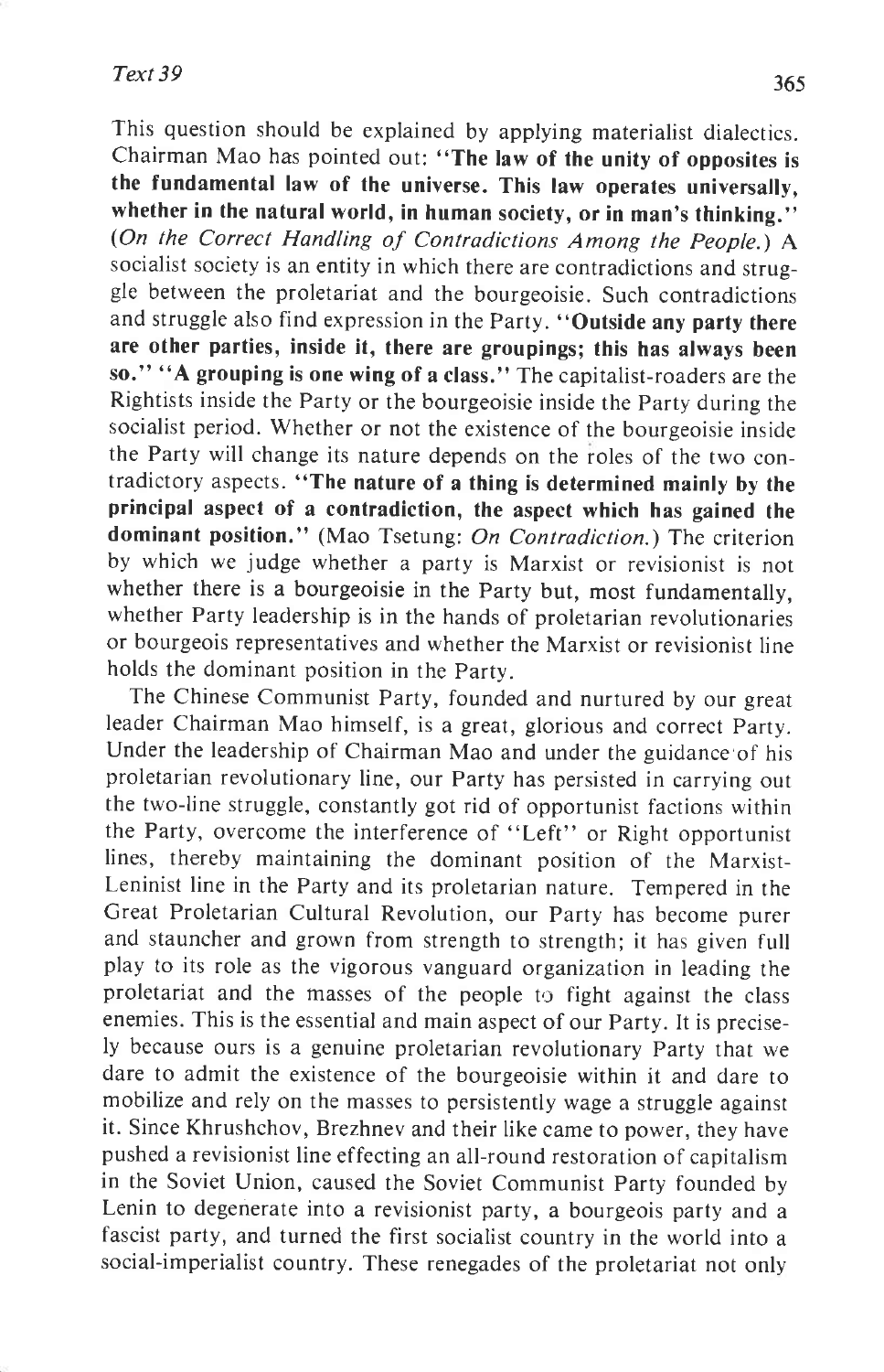clo not dare to admit the existence of the bourgeoisie within the Soviet party, but do not dare even to acknowledge he existence of classes and class struggle in the Soviet society. They can only use such fallacies as the "state of the whole people" and the "party of the whole people" to deceive others. The reason why they do so is that should they admit these facts, it would be tantamoun. to admitting that they themselves are the monopoly-capitalist class in the Soviet party, and this would mean their own destruction.

Some people are of the opinion that it is not easy to discern the capitalist-roaders inside the Party because they not only have the title of "Communist Party members" but are leading persons and some of them hold very high posts. It should be admitted that since the capitalist roaders, who are the bourgeoisie inside the Party, are in power in the Party and have a variety of political "protective colours" and since they invariably resort to all sorts of wiles and intrigues to deliberately put up a false front, it is therefore much more difficult for us to detect them. But dialectical materialism tells us that all objective things can be known step by step in the course of practice; agnosticism is both idealist and metaphysical. No matter how crafty the capitalist-roaders in the Party are in disguising themselves, they are bound to expose their true colours since they oppose Chairman Mao's revolutionary line and pursue a revisionist line. So long as we really have a good grasp of Marxism-Leninism-Mao Tsetung Thought-the telescope and microscope in political affairs-we will be able to distinguish between right and wrong on cardinal issues from the viewpoint of political line and recognize the reactionary bourgeois essence of the capitalistroaders. As a matter of fact, when Teng Hsiao-ping energetically stirred up the Right deviationist wind to reverse correct verdicts, workers, peasants and soldiers, revolutionary cadres, revolutionary intellectuals and eclucated youth in many places took a clear-cut stand and, going against the evil wind, firmly defended Chairman Mao's revolutionary line and waged a tit-for-tat struggle against Teng Hsiao-ping's revisionist line. They have provided us with valuable experience in discerning and defeating the bourgeoisie inside the Party. We can surely increase our ability of discernment if we assiduously study Marxism-Leninism-Mao Tsetung Thought and earnestly sum up the experience gained in practical struggle.

ln 1962, after analysing the situation of class struggle at home and abroad, our great leader Chairman Mao pointed out with farsightedness: "The next 50 to 100 years or so, beginning from now, will be a great era of radical change in the social system throughout the world, an earth-shaking era without equal in any previous historical period. Living in such an era, we must be prepared to engage in great